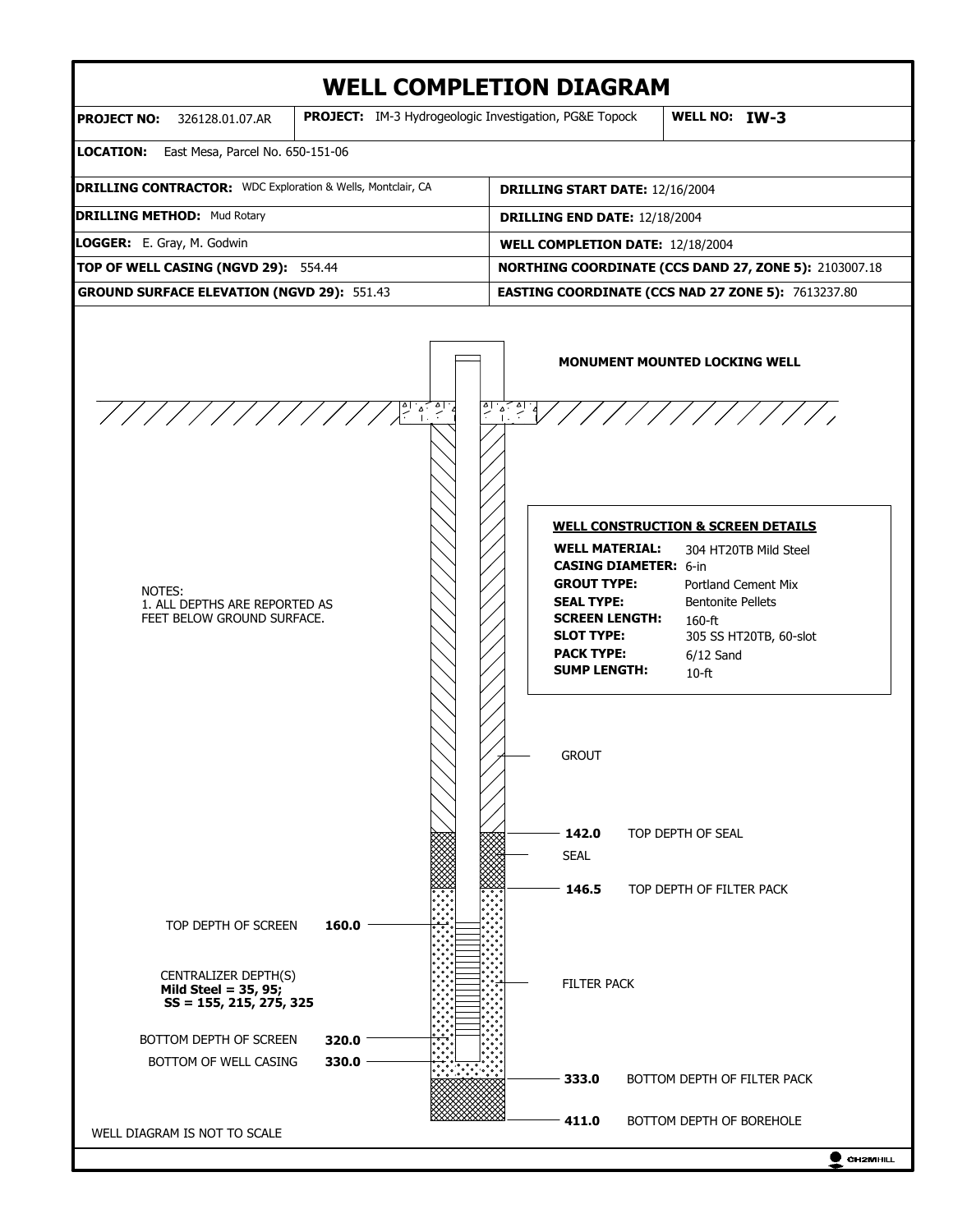| SHEET 1 of 3                                                          |                 |                         |                  |                            |                                   | <b>PROJECT NUMBER:</b><br>326128.01.07.AR                                                                                             | <b>BORING NUMBER:</b><br>$IW-3$          |                                                                                                                          |  |  |  |
|-----------------------------------------------------------------------|-----------------|-------------------------|------------------|----------------------------|-----------------------------------|---------------------------------------------------------------------------------------------------------------------------------------|------------------------------------------|--------------------------------------------------------------------------------------------------------------------------|--|--|--|
|                                                                       |                 |                         |                  |                            |                                   | <b>SOIL BORING LOG</b>                                                                                                                |                                          |                                                                                                                          |  |  |  |
| <b>PROJECT NAME:</b><br>IM-3 Hydrogeologic Investigation, PG&E Topock |                 |                         |                  |                            |                                   | HOLE DEPTH (ft):                                                                                                                      | <b>DRILLING CONTRACTOR:</b>              |                                                                                                                          |  |  |  |
| <b>SURFACE ELEVATION:</b>                                             |                 |                         |                  |                            | <b>NORTHING (CCS NAD 27 Z 5):</b> | 411.0<br><b>EASTING (CCS NAD 27 Z 5):</b>                                                                                             | <b>DATE STARTED:</b>                     | WDC Exploration & Wells, Montclair, CA<br><b>DATE COMPLETED:</b>                                                         |  |  |  |
| 551.4 ft. MSL<br><b>DRILLING METHOD:</b>                              |                 |                         |                  | 2,103,007.18               |                                   | 7,613,237.80<br><b>WATER LEVEL (ft):</b>                                                                                              | 12/16/2004<br><b>DRILLING EQUIPMENT:</b> | 12/18/2004                                                                                                               |  |  |  |
| Mud Rotary<br>LOCATION: East Mesa, Parcel No. 650-151-06              |                 |                         |                  |                            |                                   |                                                                                                                                       | <b>LOGGED BY:</b>                        | WDC 30K                                                                                                                  |  |  |  |
|                                                                       |                 |                         |                  |                            |                                   |                                                                                                                                       | E. Gray, M. Godwin                       |                                                                                                                          |  |  |  |
|                                                                       | <b>SAMPLE</b>   |                         |                  |                            |                                   | <b>SOIL DESCRIPTION</b>                                                                                                               | <b>COMMENTS</b>                          |                                                                                                                          |  |  |  |
| <b>DEPTH BGS</b><br>(feet)                                            | <b>INTERVAL</b> | <b>TYPE/<br/>NUMBER</b> | RECOVERY<br>(ft) | <b>USCS</b><br><b>CODE</b> |                                   | SOIL NAME, USCS SYMBOL, COLOR,<br>PERCENT COMPOSITION, GRADING, GRAIN SHAPE, MINERALOGY,<br>DENSITY/CONSISTENCY, STRUCTURE, MOISTURE. |                                          | DRILLING OBSERVATIONS AND OPERATIONS,<br>DAILY START AND END TIMES, DRILL RATE,<br>REFUSALS, SAMPLING AND TESTING NOTES. |  |  |  |
| $\overline{\mathbf{o}}$                                               |                 |                         |                  |                            | <b>NO FORMAL LOG</b>              | -see boring log for well OW-5 completed ~50 ft west of IW-3                                                                           |                                          | large cobbles? drilling rate 12 ft/hr                                                                                    |  |  |  |
| 355                                                                   |                 |                         |                  |                            |                                   | <b>CONGLOMERATE (BR)</b> - mixture of metamorphic rocks,                                                                              |                                          | continuous coring started at 355 ft bgs                                                                                  |  |  |  |
|                                                                       |                 |                         |                  |                            |                                   | consolidated reddish brown conglomerate, and silty sandstone, v hard<br>metamorphic / felsic rock fragments, may be some megabreccia  |                                          | lost circulation, bit plugged                                                                                            |  |  |  |
|                                                                       |                 |                         |                  |                            |                                   | deposits. Brn 7.5YR4/3 with reddish brn 5YR5/4 mottling, 20% f to                                                                     |                                          |                                                                                                                          |  |  |  |
|                                                                       |                 |                         | 0.83             |                            | fragments.                        | m sand, 20% c ang to subang gravel up to 1/4", mostly metadiorite                                                                     |                                          |                                                                                                                          |  |  |  |
|                                                                       |                 |                         |                  |                            |                                   |                                                                                                                                       |                                          |                                                                                                                          |  |  |  |
| 360                                                                   |                 |                         |                  |                            |                                   | - very hard consolidated material, "salt and pepper" look                                                                             |                                          | drilling rate 24 ft/hr                                                                                                   |  |  |  |
| 365                                                                   |                 |                         |                  |                            |                                   |                                                                                                                                       |                                          | very hard                                                                                                                |  |  |  |
| 370                                                                   |                 |                         |                  | <b>BR</b>                  |                                   |                                                                                                                                       |                                          |                                                                                                                          |  |  |  |
| 375                                                                   |                 |                         |                  |                            |                                   |                                                                                                                                       |                                          |                                                                                                                          |  |  |  |
| 380                                                                   |                 |                         |                  |                            |                                   | - very uniform cuttings, all ang cuttings                                                                                             |                                          |                                                                                                                          |  |  |  |
| 385                                                                   |                 |                         |                  |                            |                                   |                                                                                                                                       |                                          |                                                                                                                          |  |  |  |
|                                                                       |                 |                         |                  |                            |                                   |                                                                                                                                       |                                          | <b>CH2MHILL</b>                                                                                                          |  |  |  |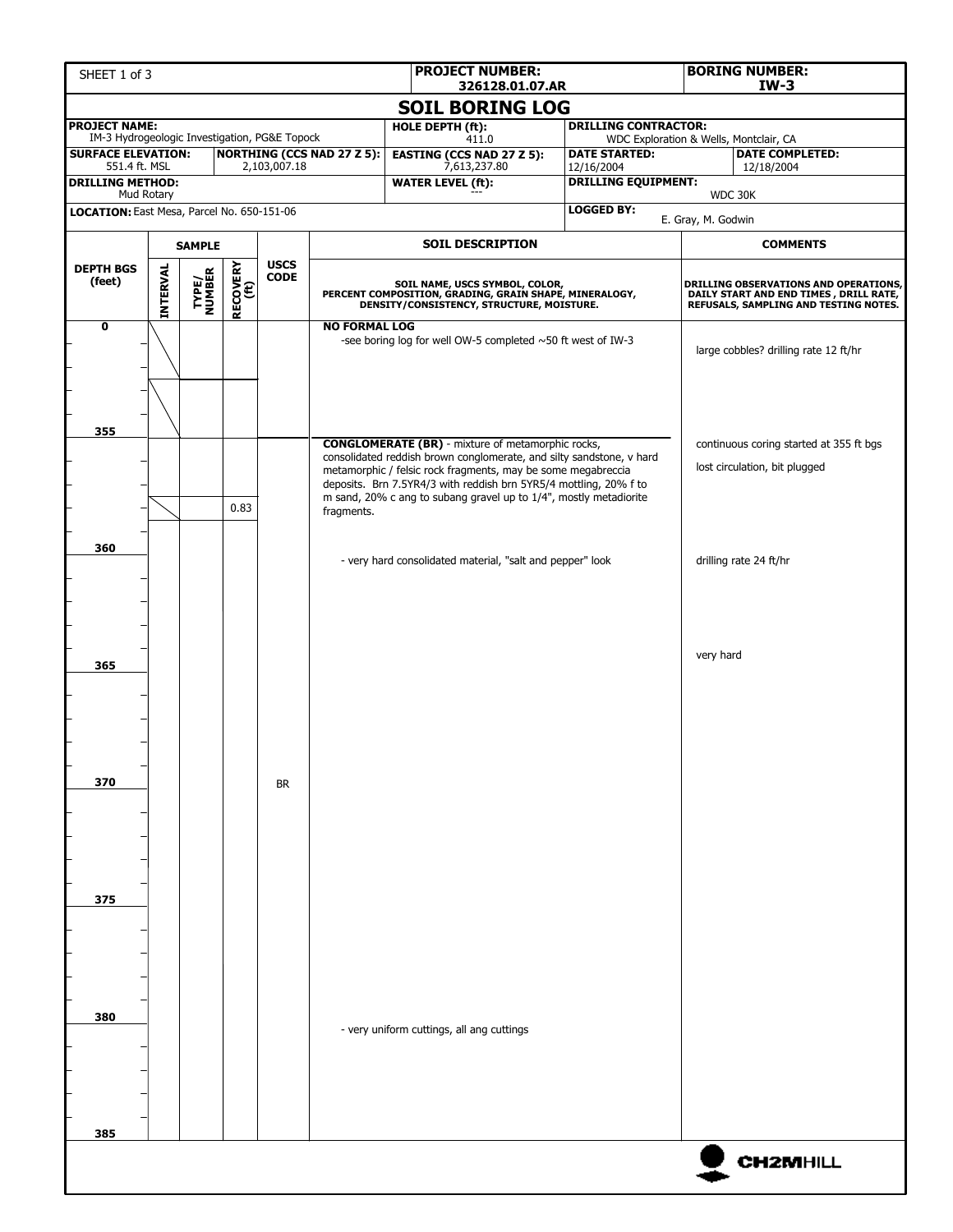| SHEET 2 of 3                                                                                                               |  |               |  |           |                                                                    | <b>PROJECT NUMBER:</b><br>326128.01.07.AR                                                                                                                                                                                                                                                                                             |                                                                | <b>BORING NUMBER:</b><br>$IW-3$ |                                                                                                                          |  |  |
|----------------------------------------------------------------------------------------------------------------------------|--|---------------|--|-----------|--------------------------------------------------------------------|---------------------------------------------------------------------------------------------------------------------------------------------------------------------------------------------------------------------------------------------------------------------------------------------------------------------------------------|----------------------------------------------------------------|---------------------------------|--------------------------------------------------------------------------------------------------------------------------|--|--|
|                                                                                                                            |  |               |  |           |                                                                    | <b>SOIL BORING LOG</b>                                                                                                                                                                                                                                                                                                                |                                                                |                                 |                                                                                                                          |  |  |
| <b>PROJECT NAME:</b>                                                                                                       |  |               |  |           |                                                                    | HOLE DEPTH (ft):                                                                                                                                                                                                                                                                                                                      | <b>DRILLING CONTRACTOR:</b>                                    |                                 |                                                                                                                          |  |  |
| IM-3 Hydrogeologic Investigation, PG&E Topock<br><b>SURFACE ELEVATION:</b><br><b>NORTHING (CCS NAD 27 Z 5):</b>            |  |               |  |           |                                                                    | 411.0<br><b>EASTING (CCS NAD 27 Z 5):</b>                                                                                                                                                                                                                                                                                             | WDC Exploration & Wells, Montclair, CA<br><b>DATE STARTED:</b> |                                 | <b>DATE COMPLETED:</b>                                                                                                   |  |  |
| 551.4 ft. MSL<br>2,103,007.18<br><b>DRILLING METHOD:</b>                                                                   |  |               |  |           |                                                                    | 7,613,237.80<br><b>WATER LEVEL (ft):</b>                                                                                                                                                                                                                                                                                              | 12/16/2004<br><b>DRILLING EQUIPMENT:</b>                       |                                 | 12/18/2004                                                                                                               |  |  |
| Mud Rotary                                                                                                                 |  |               |  |           |                                                                    |                                                                                                                                                                                                                                                                                                                                       |                                                                |                                 | WDC 30K                                                                                                                  |  |  |
| LOCATION: East Mesa, Parcel No. 650-151-06                                                                                 |  |               |  |           |                                                                    |                                                                                                                                                                                                                                                                                                                                       | <b>LOGGED BY:</b>                                              | E. Gray, M. Godwin              |                                                                                                                          |  |  |
|                                                                                                                            |  | <b>SAMPLE</b> |  |           |                                                                    | <b>SOIL DESCRIPTION</b>                                                                                                                                                                                                                                                                                                               |                                                                | <b>COMMENTS</b>                 |                                                                                                                          |  |  |
| <b>USCS</b><br>RECOVERY<br>(ft)<br><b>DEPTH BGS</b><br><b>INTERVAL</b><br><b>TYPE/<br/>NUMBER</b><br><b>CODE</b><br>(feet) |  |               |  |           |                                                                    | SOIL NAME, USCS SYMBOL, COLOR,<br>PERCENT COMPOSITION, GRADING, GRAIN SHAPE, MINERALOGY,<br>DENSITY/CONSISTENCY, STRUCTURE, MOISTURE.                                                                                                                                                                                                 |                                                                |                                 | DRILLING OBSERVATIONS AND OPERATIONS,<br>DAILY START AND END TIMES, DRILL RATE,<br>REFUSALS, SAMPLING AND TESTING NOTES. |  |  |
| 390                                                                                                                        |  |               |  |           | fragments.                                                         | <b>BEDROCK (BR)</b> - mixture of metamorphic rocks, consolidated<br>reddish brown conglomerate, and silty sandstone, v hard<br>metamorphic / felsic rock fragments, may be some megabreccia<br>deposits. Brn 7.5YR4/3 with reddish brn 5YR5/4 mottling, 20% f to<br>m sand, 20% c ang to subang gravel up to 1/4", mostly metadiorite |                                                                |                                 | drilling rate 21 ft/hr                                                                                                   |  |  |
| 395                                                                                                                        |  |               |  | <b>BR</b> |                                                                    |                                                                                                                                                                                                                                                                                                                                       |                                                                |                                 |                                                                                                                          |  |  |
| 400                                                                                                                        |  |               |  |           |                                                                    |                                                                                                                                                                                                                                                                                                                                       |                                                                |                                 |                                                                                                                          |  |  |
| 405                                                                                                                        |  |               |  |           |                                                                    |                                                                                                                                                                                                                                                                                                                                       |                                                                |                                 |                                                                                                                          |  |  |
| 410                                                                                                                        |  |               |  |           |                                                                    |                                                                                                                                                                                                                                                                                                                                       |                                                                |                                 |                                                                                                                          |  |  |
|                                                                                                                            |  |               |  |           |                                                                    | Boring Terminated at 411 ft                                                                                                                                                                                                                                                                                                           |                                                                |                                 |                                                                                                                          |  |  |
|                                                                                                                            |  |               |  |           | $brn = brown$<br>$It = light$<br>$dk = dark$<br>$f = fine-grained$ | <b>ABBREVIATIONS</b><br>$cc =$ continuous core run<br>$vf = very fine-grained$<br>$m = medium-grained$<br>$c = coarse-grained$<br>$vc = very coarse-grained$                                                                                                                                                                          |                                                                |                                 |                                                                                                                          |  |  |
|                                                                                                                            |  |               |  |           |                                                                    |                                                                                                                                                                                                                                                                                                                                       |                                                                |                                 | <b>CH2MHILL</b>                                                                                                          |  |  |